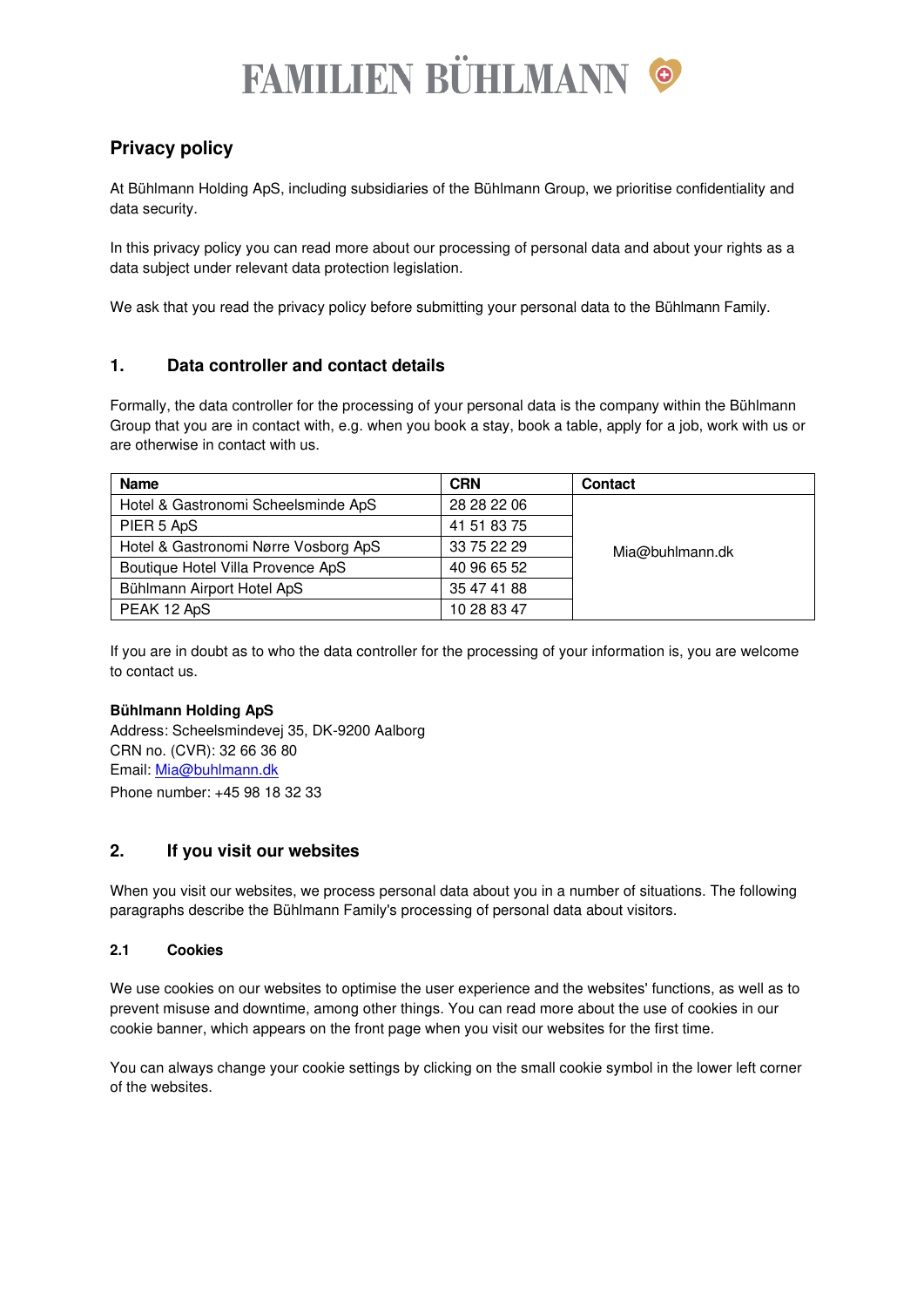# **2.2 If you use the contact form on the website or otherwise communicate with us**

# **Types of personal data**

When you use the contact form or communicate with the Bühlmann Family in other ways, the Bühlmann Family collects and processes your personal data. The Bühlmann Family collects, processes and stores the following types of personal data about you:

- Name, email address, phone number
- Topic of your inquiry
- Date of your inquiry
- Other information you provide in connection with your inquiry. We urge you not to provide us with sensitive personal data unless it is strictly necessary for the processing of your inquiry. If it is necessary, the information should only be sent in highly encrypted form in case you send the information via email.

# **The purposes of processing**

Your personal data will be processed for the following purposes:

- Handling your inquiry
- General communication

# **Legal basis for processing**

The Bühlmann Family processes your personal data on the legal bases stated below. The specific basis depends on the nature of your inquiry.

- Legitimate interests: We may process your personal data on the basis of our legitimate interests in handling your inquiry, communicating with you and developing our products and services (Article 6(1)(f) of the General Data Protection Regulation).
- Contractual obligations: If your inquiry concerns the (potential) conclusion of an agreement, we will process your information in order to be able to implement measures prior to the conclusion of the agreement (Article 6(1)(b) of the General Data Protection Regulation).

# **Disclosure**

We may pass on your personal data to external suppliers who, by agreement with us, will provide the service that you order. These transfers take place on the basis of our legitimate interest in being able to provide the service you request (Article 6(1)(f) of the General Data Protection Regulation).

If you are a customer or an employee of one of our customers, suppliers or other partners, we refer to the section below.

# **2.3 If you use our booking portal Types**

#### **of personal data**

When you use our booking portal, the Bühlmann Family processes your personal data. The Bühlmann Family may collect, process and store the following types of personal data about you:

- Your name
- Your email address
- Your phone number
- Your address
- Your payment information
- Information about your order/purchase history
- Information you provide to us when you use our booking portal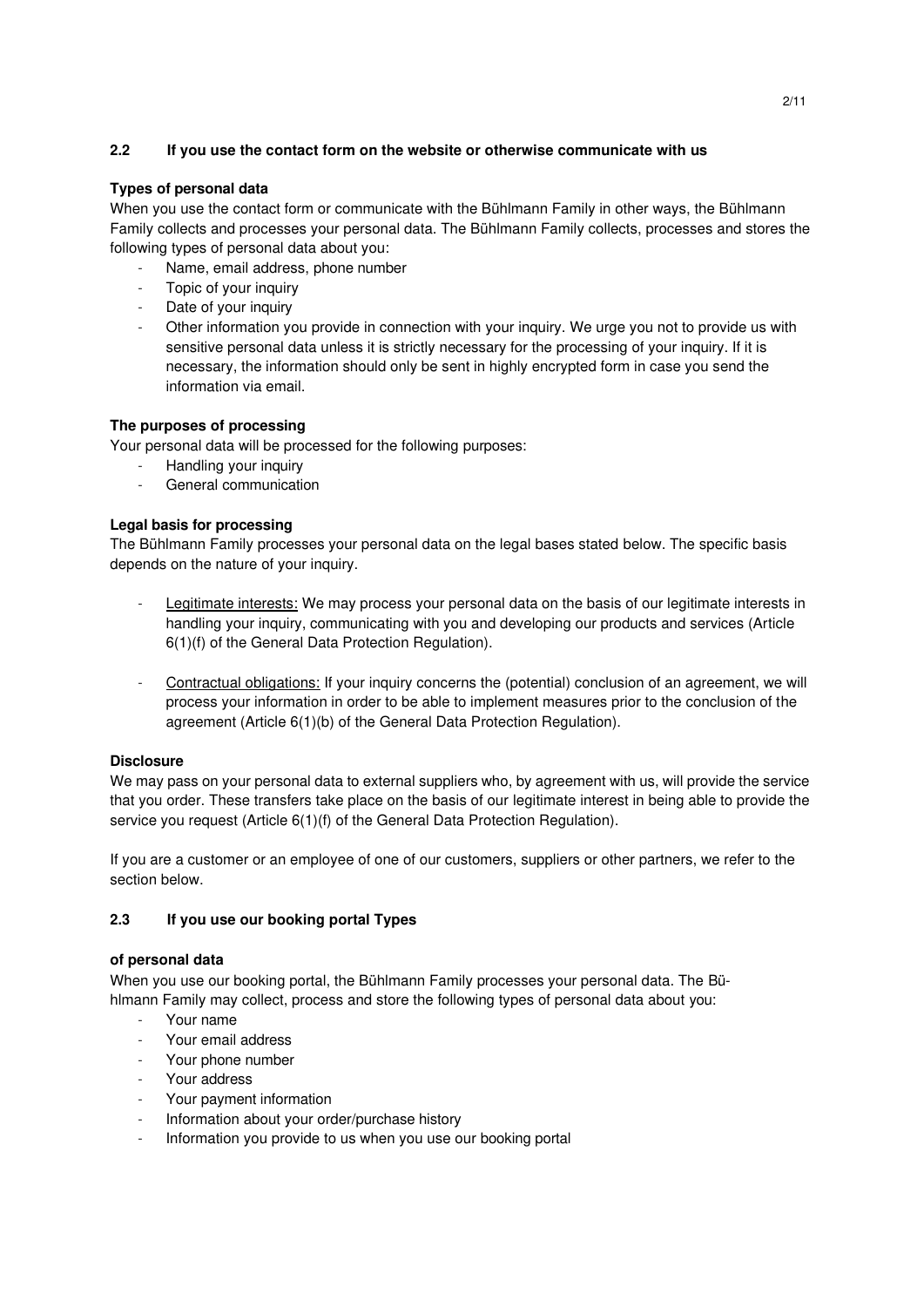- Digital footprints (e.g. information about how you use the Bühlmann Family booking portal)

# **The purposes of processing**

Your personal data will be processed for the following purposes:

- Carrying out orders in the Bühlmann Family booking portal
- Administration of shipments and returns
- Sending marketing material without consent based on previous purchases from us, in cases where we choose to use this option in the Marketing Practices Act
- Statistics and analysis

# **Legal basis for processing**

The Bühlmann Family processes your personal data on the following basis:

- Legitimate interests: We process your personal data on the basis of our legitimate interest in marketing to you in cases where consent is not required, as well as our legitimate interest in being able to conduct statistics and analysis in order to develop and improve our services (the General Data Protection Regulation, Article 6(1)(f).
- Contractual obligations: We process your personal data in order to fulfil the purchase agreement entered into with you, including in order to be able to deliver the ordered goods, handle complaints, returns, etc. (Article 6(1)(b) of the General Data Protection Regulation).

# **3. If you sign up for our newsletter(s)**

# **Types of personal data**

When you sign up for the newsletter(s), the Bühlmann Family collects, processes and stores your personal data for marketing purposes. The Bühlmann Family may collect, process and store the following types of personal data about you:

- Name and email address
- Your consent
- Your interests (selected hotels)
- Your click behaviour in relation to posted material

# **The purposes of processing**

Your personal data may be processed for the following purposes:

- Marketing
- Analysis and statistics

# **Legal basis for processing**

The Bühlmann Family processes your personal data on one or more of the following bases:

- Consent: The Bühlmann Family will only use your personal data for direct marketing, including the sending of newsletters, if you have given your prior and explicit consent to this (Article 6(1)(a) of the General Data Protection Regulation).
- Legitimate interests: The processing of your personal data in the context of analysis and statistics is based on our legitimate interest in being able to improve and develop our services (Article  $6(1)(f)$ ) of the General Data Protection Regulation).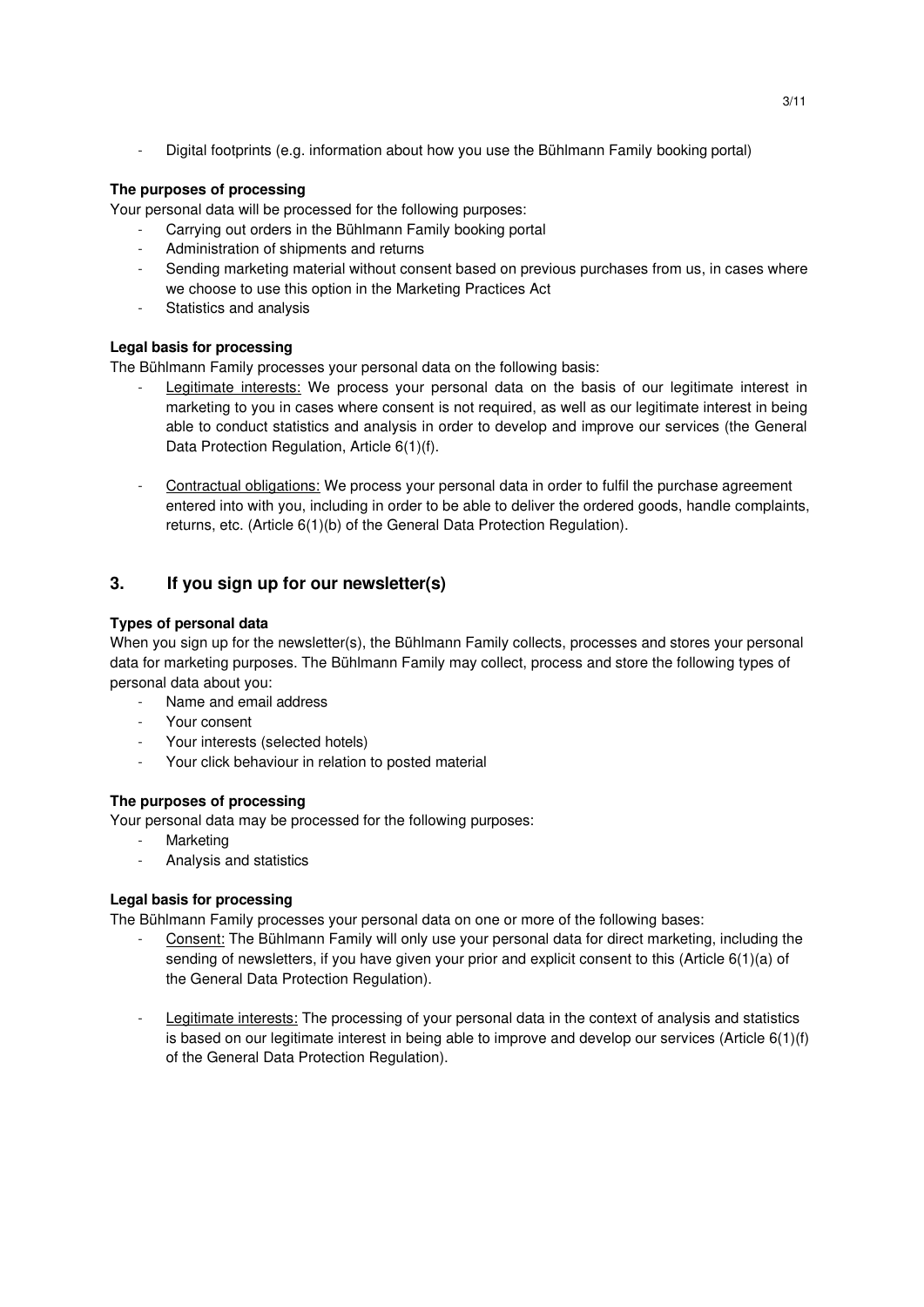# **4. If you apply for a job with the Bühlmann Family**

When you apply for a job with the Bühlmann Family, we process your personal data in connection with the recruitment process.

We recommend that your application does not contain your civil registration number or sensitive personal data, such as personal data that reveals racial or ethnic background, religion, union membership, sexuality or health information.

# **Types of personal data**

The Bühlmann Family may collect, process and store the following types of personal data about you:

- Contact information such as your name, email address and telephone number
- Information that appears in your application, CV and any appendices
- Relevant information that is publicly available on the internet and social media, including in particular information about previous employment relationships, activities, skills, performance and general appearance
- Results of personality tests if you complete these
- References from previous and/or current employers that you have specified in your application or that you have given your consent to us contacting
- Health information if the position you have applied for has special demands regarding health
- Other information you provide to us in connection with the recruitment process

# **Purpose of the processing**

Your personal data will be used to assess whether we want to offer you a position with the Bühlmann Family.

# **Legal basis for processing**

The Bühlmann Family processes your personal data on one or more of the following bases:

- Legitimate interests: We may process your personal data on the basis of our legitimate interest in assessing whether we wish to offer you employment, including on the basis of the information you provide in your CV, application and any appendices, on the basis of relevant information that is public available on the internet and social media, results of personality tests, references from referees you have specified in your application, and other information you provide us with in connection with the recruitment process. The processing may also be necessary with reference to our legitimate interest in defending or asserting legal claims (Article 6(1)(f) of the General Data Protection Regulation).
- Consent: If we wish to obtain references from previous and/or current employers that you have not specified as referees in your application, we will only do so after obtaining your consent (Article 6(1)(a) of the General Data Protection Regulation). ). If the position you have applied for has special demands regarding health, we will – after specific assessment – ask for your explicit consent prior to processing such personal data (Article 9(2)(a) and Article 6(1)(a) of the General Data Protection Regulation).

# **5. If you are a supplier, partner, etc.**

This section sets out the policy for the Bühlmann Family's processing of personal data about owners of sole proprietorships or contacts at suppliers and other partners who work with the Bühlmann Family.

# **Collection of personal data**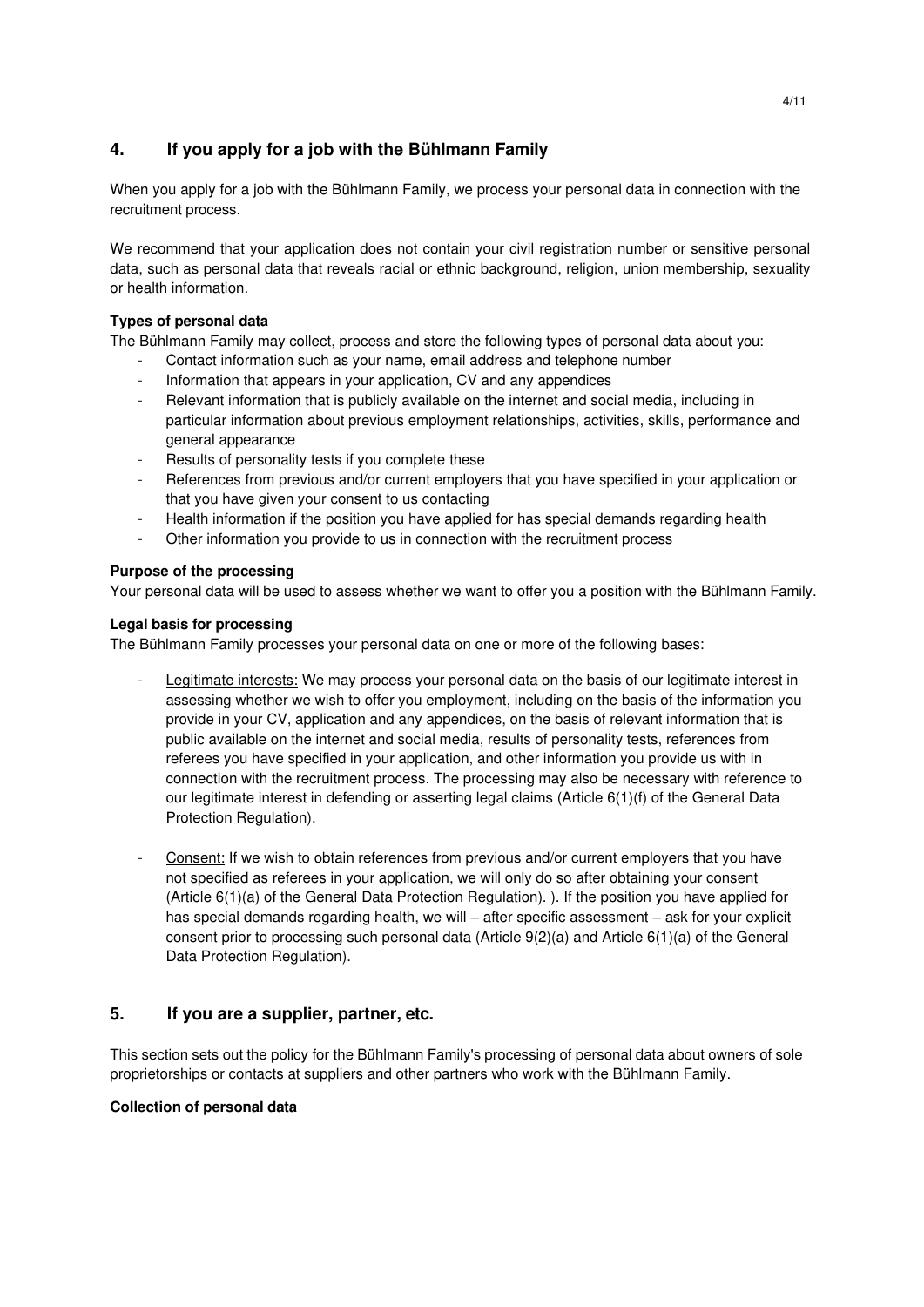The Bühlmann Family may collect, process and store your personal data in the following cases:

- When your company or the company you work for enters into an agreement with the Bühlmann Family
- When you have shown an interest in the Bühlmann Family's products and services, e.g. by giving the Bühlmann Family your business card
- When you collaborate and communicate with the Bühlmann Family

#### **Types of personal data**

The Bühlmann Family may collect, process and store the following types of personal data about you:

- Name, email address, telephone number and similar contact information
- Organisational information such as the company's name and address, job title, area of employment, primary place and country of work
- Contractual information such as orders, invoices, contracts and other agreements between your company (or your employer) and the Bühlmann Family, which may contain, for example, your contact information
- Financial information, such as payment terms, bank details and credit ratings (in the case of a sole proprietorship)

We may receive such information directly from you (primarily through emails and other correspondence with you) or from a third party such as your employer.

#### **The purposes of processing**

Your personal data may be processed for the following purposes:

- General planning, fulfilment and administration of collaborations, including contracts
- Administration such as processing of payments, evaluation of credit assessments, accounting, auditing, as well as in order to provide support
- Coordination and management of tasks
- Newsletters and other marketing communications
- Handling inquiries from you
- General communication
- Compliance with applicable laws and regulations, e.g. fulfilment of our obligations to prevent illegal activities
- Handling potential disputes

#### **Legal basis for processing**

The Bühlmann Family primarily processes your personal data on one or more of the following bases:

- Contractual obligations: In certain cases, the processing of your personal data is necessary in order to fulfil a contract (Article 6(1)(b) of the General Data Protection Regulation).
- Legitimate interests: We may process your personal data on the basis of our legitimate interests in, for example, managing day-to-day operations in accordance with legal and fair business methods, including planning, execution and administration of the collaboration or our legitimate interest in, for example, improving and developing our products and services. Processing may also be necessary for our legitimate interest in preventing fraud or establishing, defending or enforcing legal claims (Article 6(1)(f) of the General Data Protection Regulation).
- Legal obligations: In some cases, the processing of your personal data will be necessary for compliance with legal obligations, such as our obligation to prevent illegal activities (Article 6(1)(c) of the General Data Protection Regulation).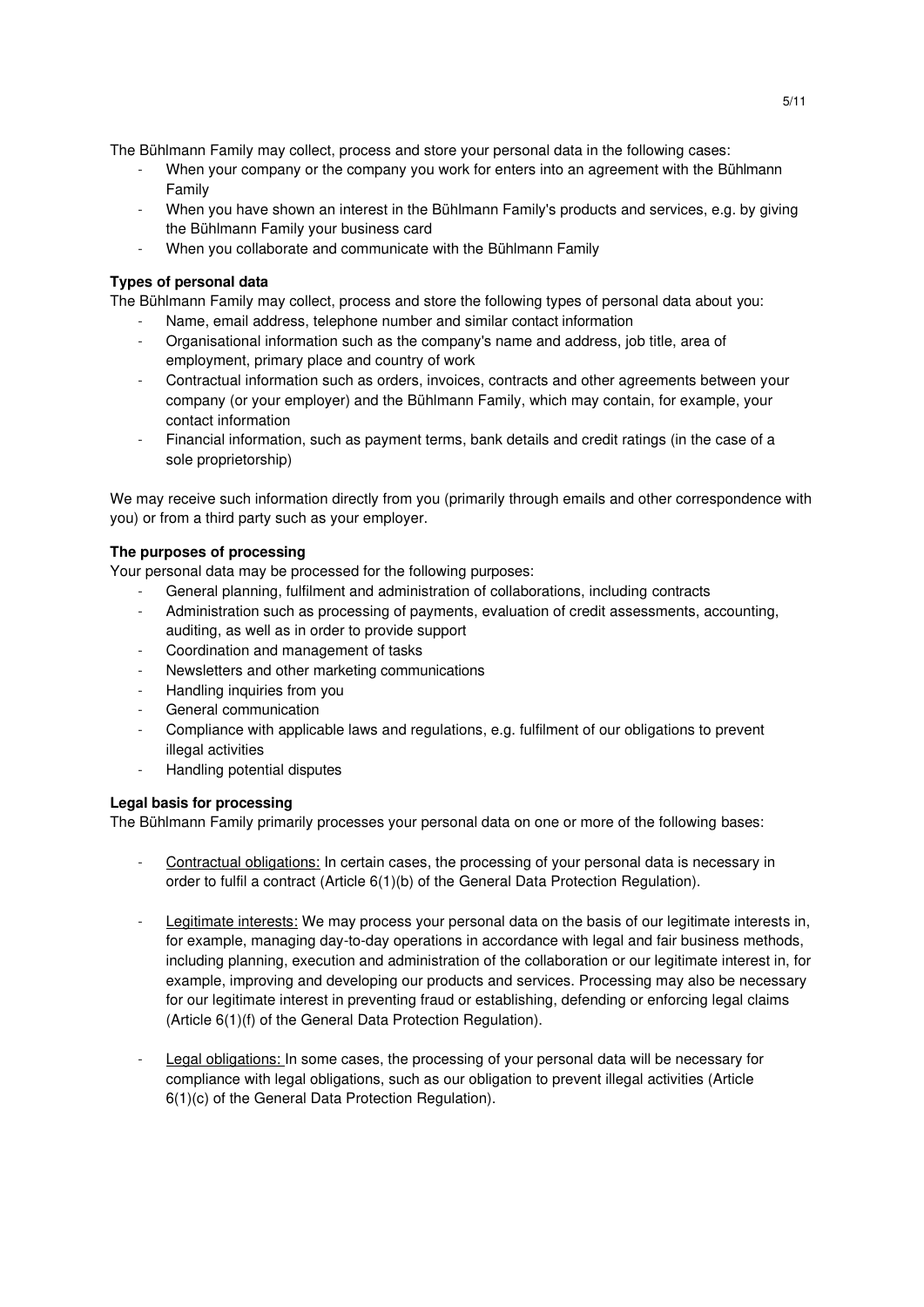# **6. If you visit our physical locations**

# **6.1 When you visit our hotels and restaurants**

This section sets out the policy for the Bühlmann Family's processing of personal data of guests and other visitors to the Bühlmann Family's hotels and restaurants.

# **Types of personal data**

When you visit one of the Bühlmann Family's hotels or restaurants, the Bühlmann Family may collect, process and store the following types of personal data about you:

- Name, email address, telephone number and similar contact information
- Passport and other identity information where required by applicable law
- Your purchases
- Payment details
- Food preferences (e.g. when visiting our restaurants)
- Photo and video material in connection with surveillance of our sites

# **The purposes of processing**

Your personal data may be processed for the following purposes:

- Handling your reservations, including administration of your stay with us
- Sending messages to visitors (e.g. links to guestbooks)
- Compliance with applicable law
- In order for legal claims to be established, asserted or defended
- Video surveillance See details below

# **Legal basis for processing**

The Bühlmann Family processes your personal data on one or more of the following bases:

- Contractual obligations: In certain cases, the processing of your personal data is necessary in order to fulfil a contract (Article 6(1)(b) of the General Data Protection Regulation).
- Legitimate interests: In most cases, we base the processing of your personal data on our legitimate interests in being able to establish, defend or assert legal claims, as well as in protecting our physical locations. In addition, we base the processing of your personal data on our legitimate interest in planning and evaluating a visit (Article 6(1)(f) of the General Data Protection Regulation).
- Legal obligations: The processing of information about your payment information and your purchases is necessary for compliance with applicable accounting legislation, VAT legislation and marketing legislation (Article 6(1)(c) of the Data Protection Act). Certain identification information is necessary for compliance with the passport order and the order on foreign citizens' access to this country (Article 6(1)(c) of the Data Protection Act).

# **Specifically on video surveillance**

We have installed video surveillance for crime prevention and security reasons, cf. Article 6(1)(f) of the General Data Protection Regulation and section 8(3) of the Data Protection Act. Signage has been set up in the areas that are under surveillance.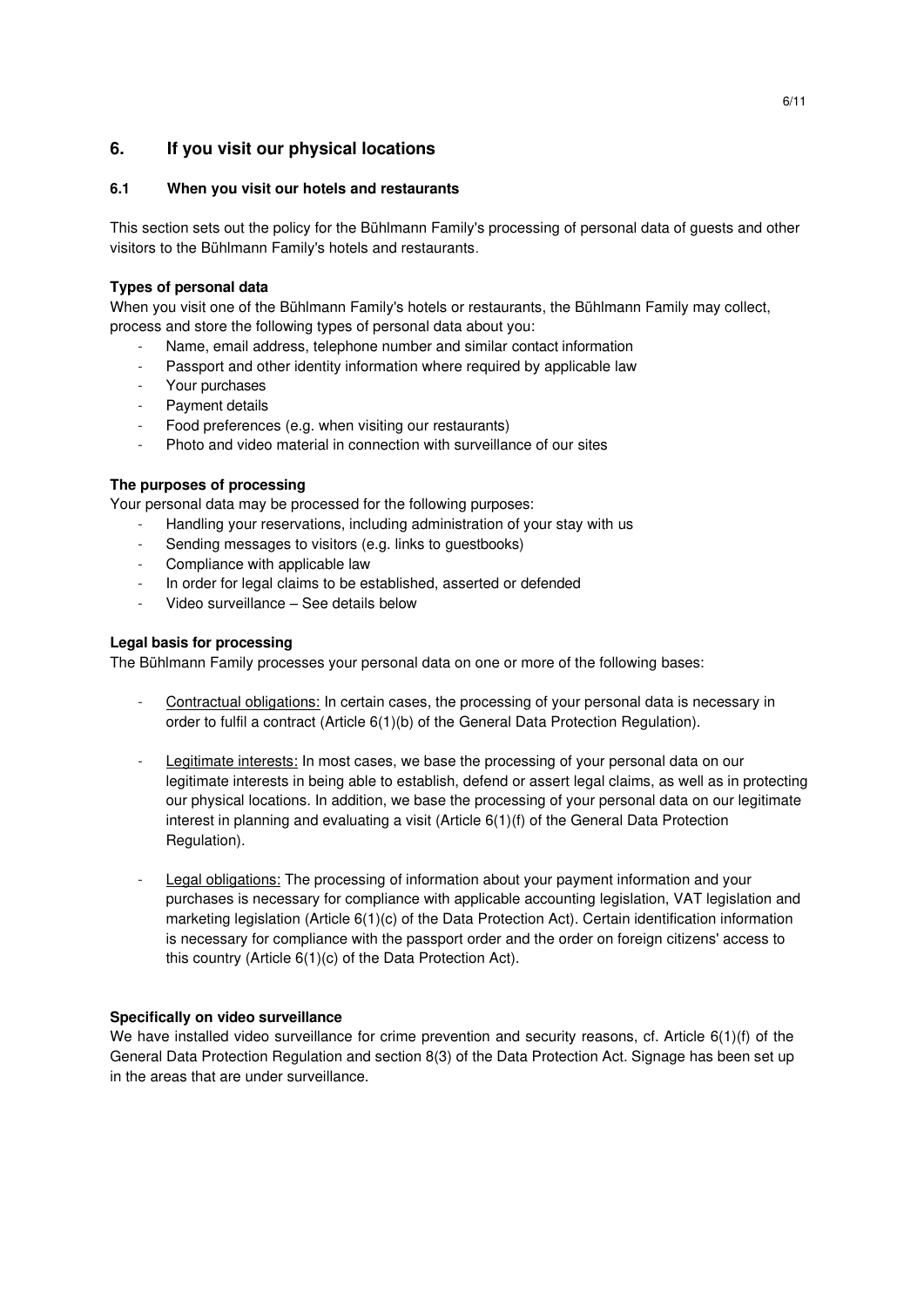The recordings may be reviewed in the event of specific suspicion of criminal acts by visitors or other persons, violation of the Bühlmann Family's policies and guidelines, internal/external audits or with a view to resolving disputes.

We may pass on the recordings to the police for crime-solving purposes, including if the presentation of the recording is subject to legal requirements, cf. the Data Protection Act, section 8(4). If it is necessary to present the recordings for purposes other than the aforementioned, we will request your consent to such presentation if you are included in the recordings.

# **7. If you visit our profiles on social media**

This section sets out the policy for the Bühlmann Family's processing of personal data collected via the Bühlmann Family's profiles or pages on social media.

The Bühlmann Family and social media providers are jointly responsible for the processing of personal data collected in connection with your visit to the Bühlmann Family's profile or page on individual social media platforms. The Bühlmann Family complies with the Danish Data Protection Agency's guidelines on shared data responsibility and, using available tools and means, strives to ensure that you receive information about the processing of your personal data when you visit the Bühlmann Family's profiles or pages on social media.

The Bühlmann Family has profiles or pages on the following social media:

#### Facebook (Facebook Ireland Ltd.)

- Facebook's privacy policy is available [here](https://m.facebook.com/about/privacy/previous)
- You can customise your privacy settings on Facebook [here](https://m.facebook.com/help/325807937506242)

LinkedIn (LinkedIn Ireland Unlimited Company)

- LinkedIn's privacy policy is available [here](https://www.linkedin.com/legal/privacy-policy)
- You can customise your privacy settings on LinkedIn here

#### Instagram (Instagram, Inc.)

- Instagram's privacy policy is available [here](https://help.instagram.com/519522125107875/?helpref=hc_fnav&bc%5b0%5d=Instagram%20Help&bc%5b1%5d=Policies%20and%20Reporting)
- You can customise your privacy settings on Instagram [here](https://help.instagram.com/196883487377501/?helpref=hc_fnav&bc%5b0%5d=Instagram%20Help&bc%5b1%5d=Privacy%2C%20Safety%20and%20Security&bc%5b2%5d=Managing%20Your%20Privacy%20Settings)

Please see the privacy policy of the individual social media provider for information about how long they store your personal data.

#### **Collection of personal data**

When you visit or interact with our social media profiles, the Bühlmann Family and the social media provider in question may collect, process and store the following types of personal data about you:

- Information which is available on your profile, including your name, gender, marital status, place of work, interests and your city
- Whether you "like" or have otherwise engaged with our profile
- Comments you leave on our posts
- Whether you have visited our profile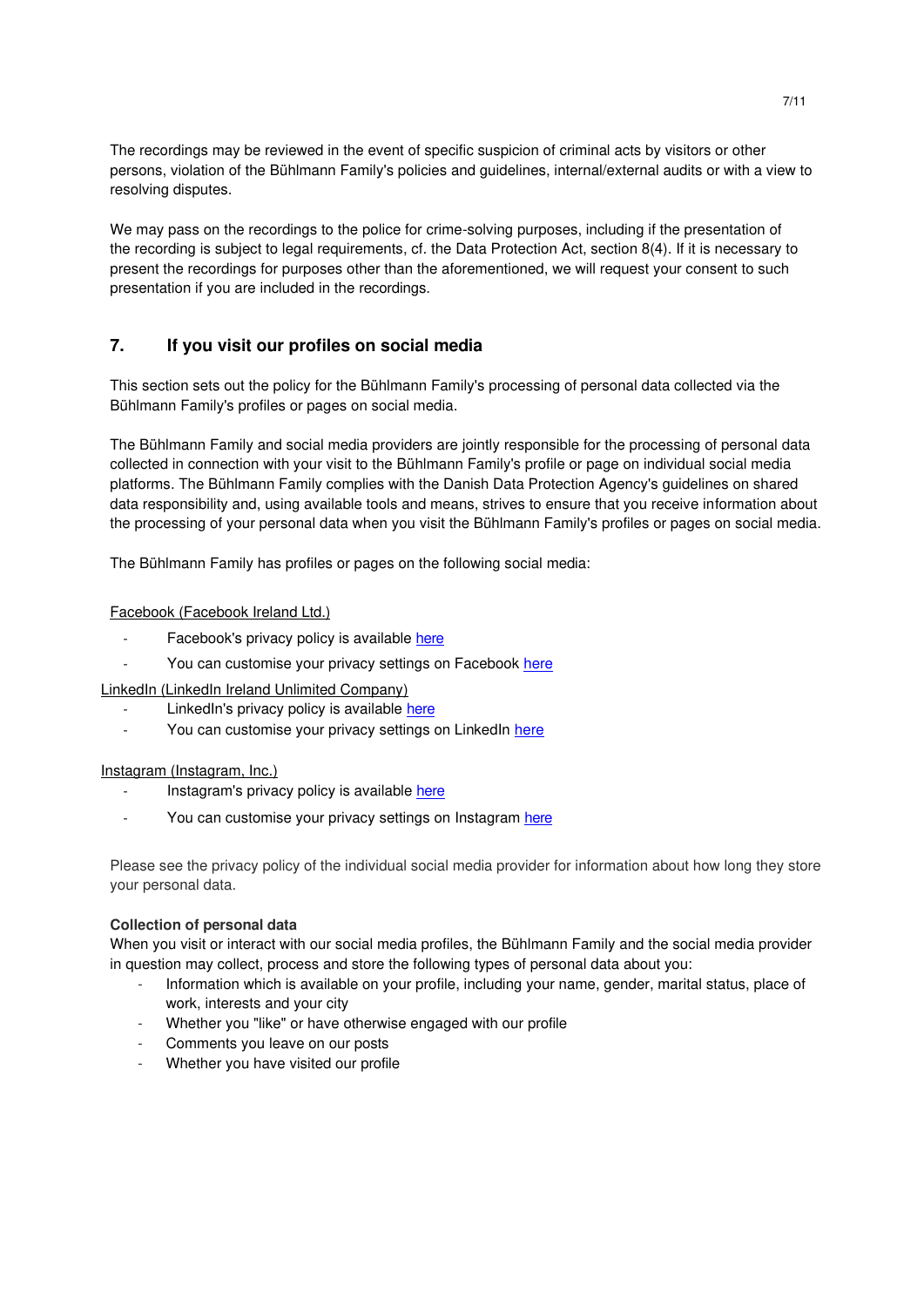# **The purposes of processing**

The Bühlmann Family processes your personal data for the following purposes:

- Improving our products and services, including our social media profiles and pages
- Statistics and analysis
- To be able to communicate with you if you comment on a post, leave a review or send us a message
- Marketing in general

The social media providers process your personal data for the following purposes:

- Improving their advertising systems
- Providing the Bühlmann Family with statistics compiled by social media providers, i.a. on the basis of your visits to our profiles and pages
- Advertising and customising the activities on the page.

# **Legal basis for processing**

The basis for processing your personal data is the following:

Legitimate interests: The Bühlmann Family bases the processing of your personal data on our legitimate interests in being able to communicate with and market ourselves to you on our social media profiles, as well as our legitimate interest in improving our products and services (Article 6(1)(f) of the General Data Protection Regulation).

Social media providers base their processing of your personal data on their legitimate interests, including their interest in improving their advertising system and providing statistics to the Bühlmann Family, which social media providers compile on the basis of your visits to the Bühlmann Family profile or page on the social media platform. In addition, social media providers have a legitimate interest in providing an innovative, individually tailored, secure and cost-effective service (Article 6(1)(f) of the General Data Protection Regulation).

Consent: Social media providers process certain personal data in accordance with your consent, which you can withdraw at any time via your social media privacy settings (Article  $6(1)(a)$  of the General Data Protection Regulation).

#### **Who do social media providers share your personal data with?**

Providers of social media can share your personal data with the following categories of recipients:

- Other entities in the group of which the social media provider is part
- Externally, with partners who provide analysis and research services
- **Advertisers**
- Other individuals who visit our profile or page on social media (to the extent that your information is publicly available)
- Researchers and other academics

You can find more information about who the social media providers share your personal data with in the individual providers' privacy policy.

Social media providers may transfer your personal data to recipients outside the EU/EEA in accordance with applicable data protection legislation. You can read more in the individual providers' privacy policies.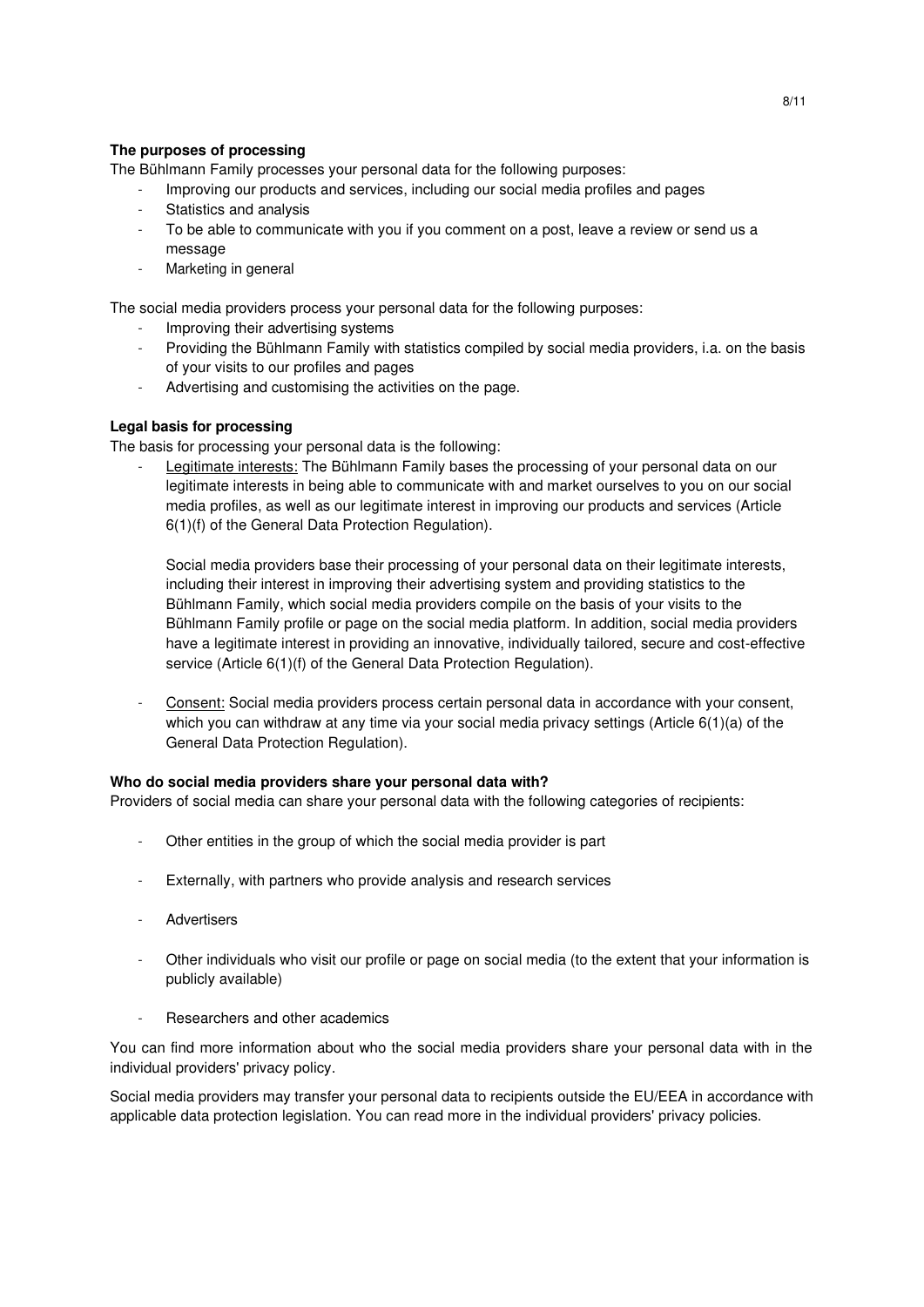You can read more about who the Bühlmann Family shares your personal data with in the section Transfer to other data controllers and data processors below.

# **8. How long do we store your personal data for?**

Your personal data will be deleted when we no longer need to process it for the fulfilment of one or more of the above purposes. However, the information can be processed and stored for longer in anonymised form, or if we are required to do so by law.

Accounting material, including personal data, which we are obligated to store in accordance with the Accounting Act, will be deleted no earlier than 5 years after the end of the financial year to which the information relates.

#### **About newsletters in particular**

Your personal data will be stored for as long as your consent to receive newsletters is active.

We store documentation of your marketing consent for two years from the time you revoke your consent to receiving direct marketing material. The storage period is determined on the basis of the Bühlmann Family's legitimate interest in being able to document that direct marketing has taken place in compliance with applicable law (Article 6(1)(f) of the General Data Protection Regulation).

#### **Specifically about job applications**

If you are offered a position with the Bühlmann Family, your application, as well as additional relevant personal data collected in connection with the recruitment procedure, will be stored in your personnel file with us.

If you are not offered a position, we will keep your application and any additional personal data collected in connection with the recruitment process for a period of 6 months after our refusal, unless you have given your consent to a longer storage of such personal data.

You can revoke any consents that you may have given as part of our recruitment procedure at any time. Revocation of your consent will have an effect on the future processing of your personal data, but will not affect the legality of the consent-based processing carried out prior to the revocation. If you wish to revoke your consent, please contact us as stated below.

#### **Video surveillance**

Recordings from video surveillance made for crime prevention purposes will be deleted or anonymised within 30 days of the recording, unless it is necessary for the Bühlmann Family to keep the recordings for the purpose of handling a specific dispute, e.g. in connection with solving an offense.

# **9. Transfer to other data controllers and data processors**

In order to fulfil the above purpose, we may provide access to your personal data to third parties which, on the basis of a contractual relationship with the Bühlmann Family, provide relevant services. These could be IT suppliers, email providers and suppliers of IT solutions, as examples. Such service providers will only process personal data in accordance with our instructions under concluded data processor agreements.

In connection with the Bühlmann Family's development, the company structure may change, e.g. through the full or partial sale of the company. In the case of a partial transfer of assets that contain personal data, the processing basis for the associated transfer of personal data will generally be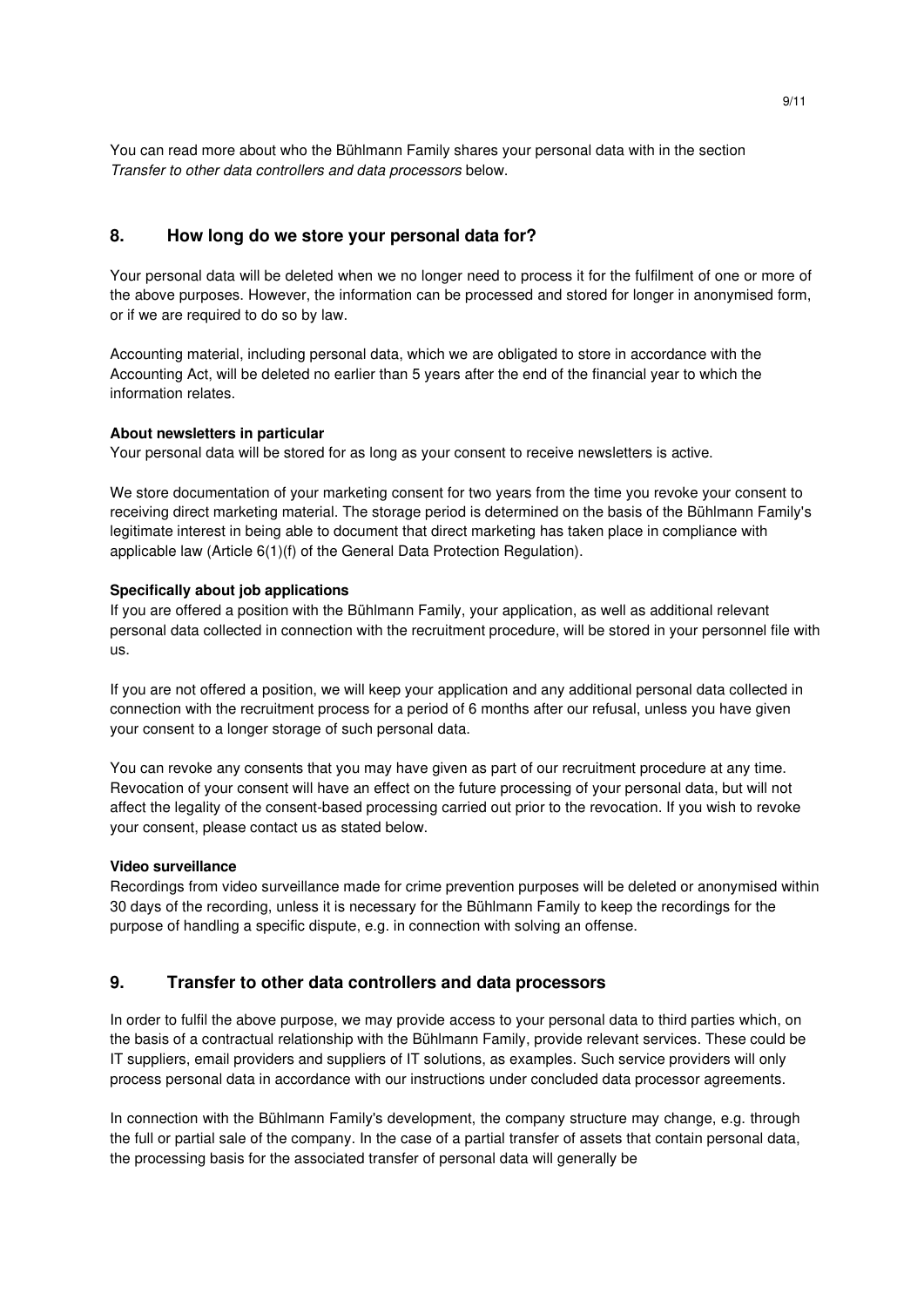Article 6(1)(f) of the General Data Protection Regulation, as the Bühlmann Family has a legitimate interest in transferring parts of its assets as well as making commercial changes.

In addition to what is described above, your personal data will not be passed on to a third party without your permission. However, under certain circumstances and to comply with the law, it may be necessary to disclose your personal data to:

- Police
- **Lawyers**
- **Auditors**
- **Courts**
- Public authorities
- Potential buyers
- Consolidated companies

If your personal data is transferred to data processors or data controllers established in countries outside the EU/EEA that do not have an adequate level of protection, such a transfer will be based on the EU Commission's standard contracts.

#### **10. Your rights**

- You have the right to gain insight into the personal data we process about you
- You have the right to object to our collection and further processing of your personal data
- You have the right to have your personal data corrected and erased, although with certain statutory exceptions, including the Danish Bookkeeping Act
- You have the right to request that we limit the processing of your personal data
- In certain circumstances, you may also request a copy of your personal data, as well as the transmission of the personal data you have provided to us to another data controller (data portability).
- You can revoke any consent you may have given at any time. We will then delete your personal data, unless we can continue processing it on another legal basis. Our newsletter can be unsubscribed from by clicking on the link at the bottom of a newsletter

# **11. Questions and complaints**

If you have any questions about this privacy policy or if you wish to complain about the way we process your personal data, feel free to contact us: